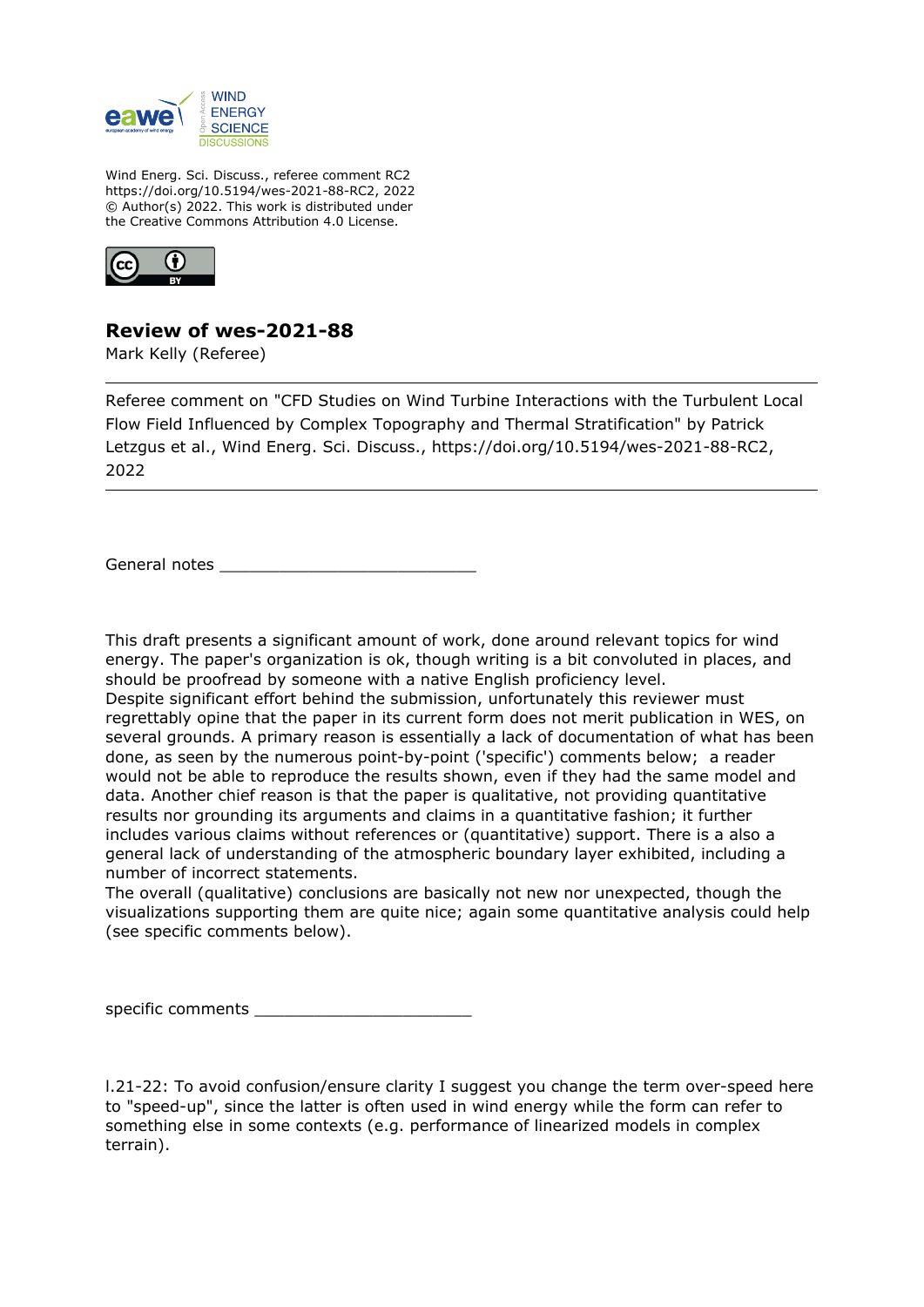l.22-23: what is the purpose/meaning of the statement "can be mapped well"? Linearized flow models (e.g. WAsP's IBZ) can also give maps of speedup... It appears you are trying to say that mean speed-up and inclination angles can be predicted with some accuracy over inhomogeneous terrain using RANS. But note that RANS also encounters difficulty over sufficiently complex terrain.

l.23-24: the LB sentence appears out of place, with RANS statements both preceding and after it. I'd suggest moving it.

l.24-26: To help the reader, perhaps introduce DES as a hybrid RANS-LES method; LES should also be introduced separately.

l.27-28: This is a bit of a mis-statement, being conditionally untrue. RANS can also account for forest and stability effects, both alone or together (e.g. Sogachev et al, 2012; van der Laan, 2020)---but usually with less accuracy than LES or DES.

l.37: note the TKE-stability relationship predates Desmond et al (2017) by several decades. Please refer to the earlier papers as well...Ned Patton had several articles for forest and stability in regards to TKE; Sogachev had several papers from 2005-2012 on this using RANS, and in terms of measured data (forest or not) Kelly/Larsen/Dimitrov/Natarajan (2014) shows this from directly measured jPDFs.

l.40: 'examined' is not the appropriate word here. Also, how did the 5% discrepancy "therefore" lead to it being "accurately captured by measurements and simulations"? Do you mean that the latter are need to (or should) try to account for such "discrepancy"? What is even meant by "discrepancy" here---do you mean predictions compared to assuming flat neutral conditions, or which?

l.47: do you literally mean "drifts", or "spreads"? This distinction is important.

l.56-57: state that it is DDES (since CFD is a non-specific term).

l.84: what is meant by "quickly"? Note physical dimensions, including relation to turbine position (distance to rotor).

l.94 do you not mean  $z^+$  and not y<sup>+</sup>? How is y<sup>+</sup> (or  $z^+$ ) defined? Which boundary layer do you mean--presumably the *viscous* sublayer? Or do you mean that a log-law will suffice/arise above this?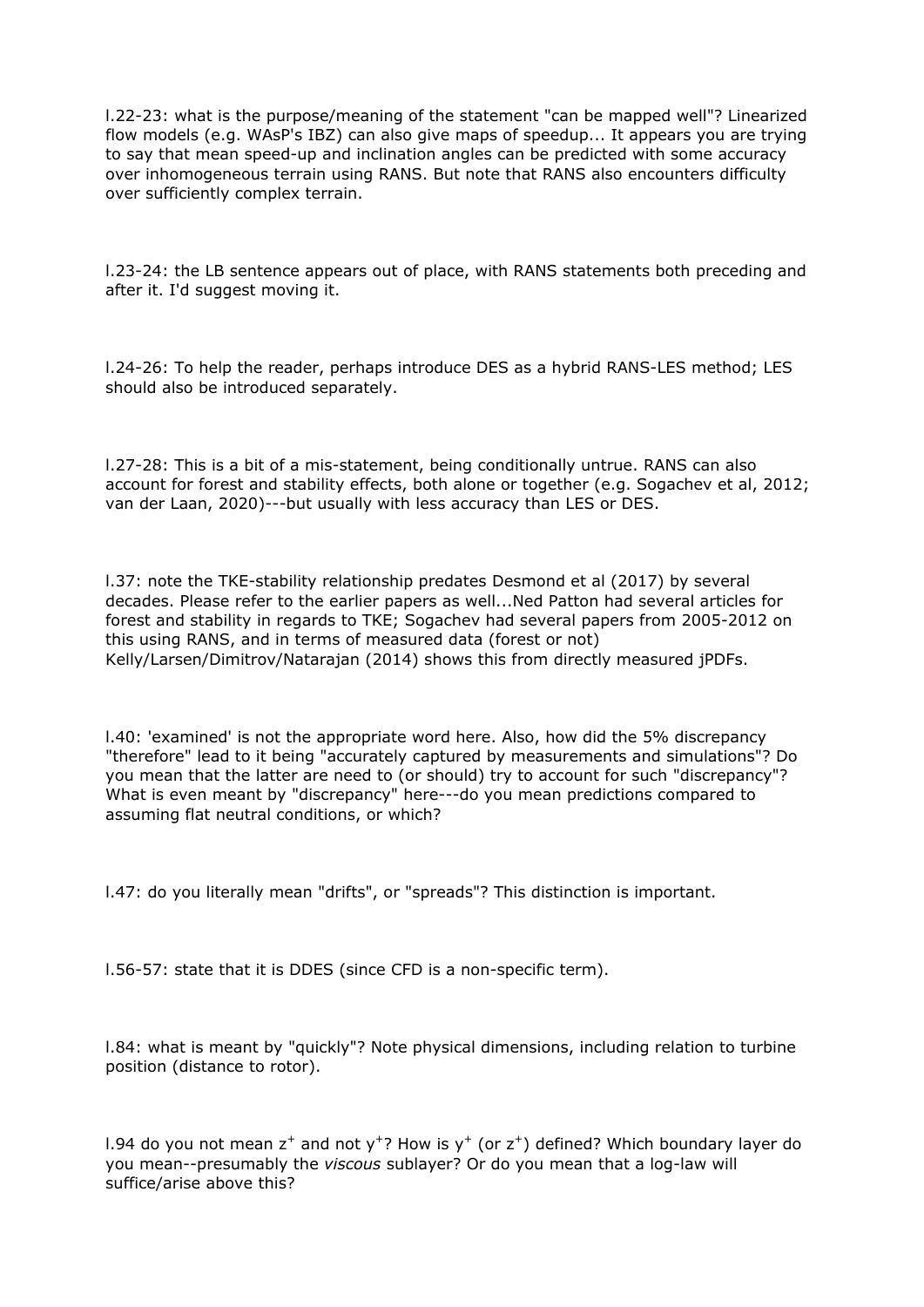l.105: by "turbulence", do you mean "turbulence field"? Also, is it 2d, 3d, or 4d?

l.107: Regarding "0-order extrapolation", please include reference (and/or explain), as "zero-gradient" is more commonly used/understood in wind energy CFD...

l.112: by "atmospheric boundary layer", it appears you are meaning the profiles and/or solution of pressure, density, and temperature. Please be clear here, and note that *atmospheric boundary layer* refers to the lowest part of the atmosphere up to the first temperature inversion (e.g. see textbook by Wyngaard, 2010).

l.115-116: Is the Menter SST model used for just the RANS part? What subgrid turbulence model is used for the LES part?

l.120: What do you mean by "sheared velocity profile", or why include this statement? Zero shear is very unlikely over a sizeable fraction of the atmospheric boundary layer, except the mixed layer within the CBL.

l.191-193: the description of Mann-model parameters is not correct; please see annotated PDF file. The Mann-model only has/needs 3 parameters, not including turbulence intensity. If you use TI to scale the turbulence per  $a\varepsilon^{2/3}$  and box size (e.g. for  $\sigma_1$  per the IEC 61400-1), then this must be stated and elaborated. See Dimitrov et al (2017, doi.org/10.1016/j.renene.2016.10.001 ) and Kelly(2018, https://doi.org/10.5194/wes-3-533-2018).

l.209-210: "As the...similar magnitudes for neutral and unstable" is not correct. epsilon is not affected by stability. Also, the magnitudes of mechanically generated turbulence in neutral conditions is comparable to thermally-generated turbulence in convective conditions, only for certain stabilities (1/L<sub>Obukhov</sub>) and heights for a given value of surfacelayer momentum-flux  $(u^2)$ .

l.228-231 (or all of section 2.6): does your method recover M-O similarity in the atmospheric surface layer? If so, please include reference. If not, this must be mentioned, because then all of the results must be considered only qualitative, and this needs to be stated up-front.

What is the capping-inversion (depth of the ABL) set to? What is the inversion strength?

l.261-262, 308-309: how did you choose these specific values of LAI? Please include references.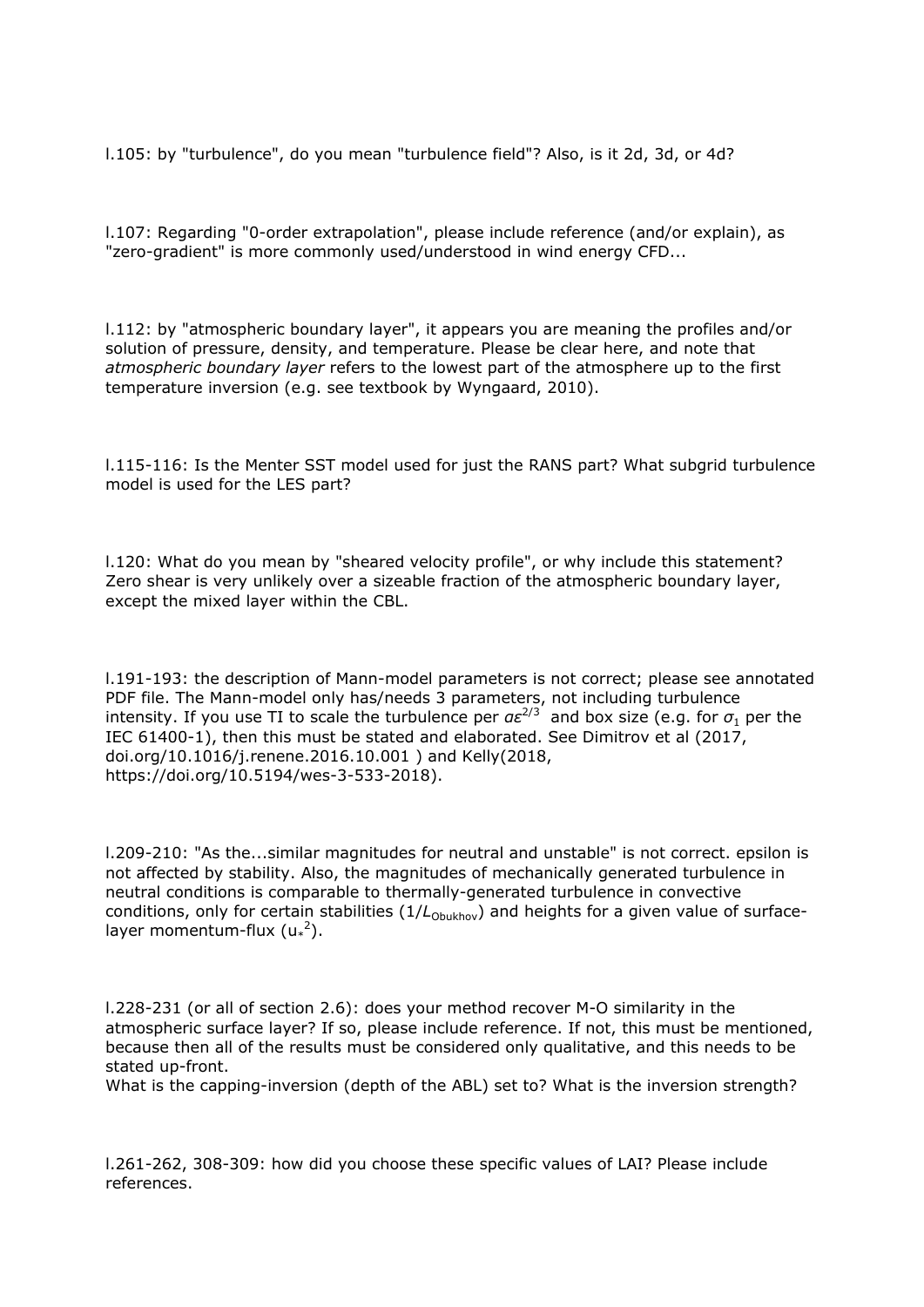l.263 onward: How did you assign the LAI profile, or was it taken to be constant? Or did you get it somehow from the LGL?

Fig.8: it's nice figure, but it would help to have the velocity color-scale not include any green (say try blue or purple), since the height scale also includes green.

l.295-296: regarding "The small curvatures of the streamlines and velocity changes are only caused by atmospheric turbulence", you should quantitatively support this.

l.321-322: how can the three simulations have "the same inflow conditions and turbulence characteristics", if they have different stratification? Even if you define this in terms of *σ<sup>u</sup>* or turbulence intensity at one particular height, or u\* and *U*[*z*@some height], there are different turbulence length scales involved, and differing variations across *z*.

l.325 TI=8% at what *z*?

l.325-326: regarding "assessed at the same time", how can these be compared, if e.g. different spin-up times are needed due to the LES handling most of the domain? Why 4 minutes, and which are averaged versus which are "same time"?

l.329-330: You cannot say these conditions are "likely to occur in nature" unless you compare to measured statistics. E.g., what is the diagnosed (implied) reciprocal of Obukhov length? If it fits into the high-probability part of the PDF's of 1/L<sub>0</sub> found in e.g. Kelly+Gryning(2010), then you can state (how) "likely".

l.327/Fig.10: mean potential temperature should be indicated by Theta (*Θ*), by convention/for clarity.

l.359-361: this is not really correct. For a given geostrophic wind (pressure gradient), the larger shear in stable conditions (less transfer of momentum up/down due to buoyant suppression of vertical motions and turbulence) means that velocities near the ground are lower---not the other way around. It appears that above the rotor in Fig.13 your simulated *dU/dz* and U(z) are *both* the same in stable and unstable conditions; this is likely an artifact of not having a pressure-driven ABL, and not really physical unless some very special situation arose to cause it (perhaps the escarpment helped). Also, typically the ABL depth in stable conditions is a fraction of what it would be in unstable conditions, which will also affect this.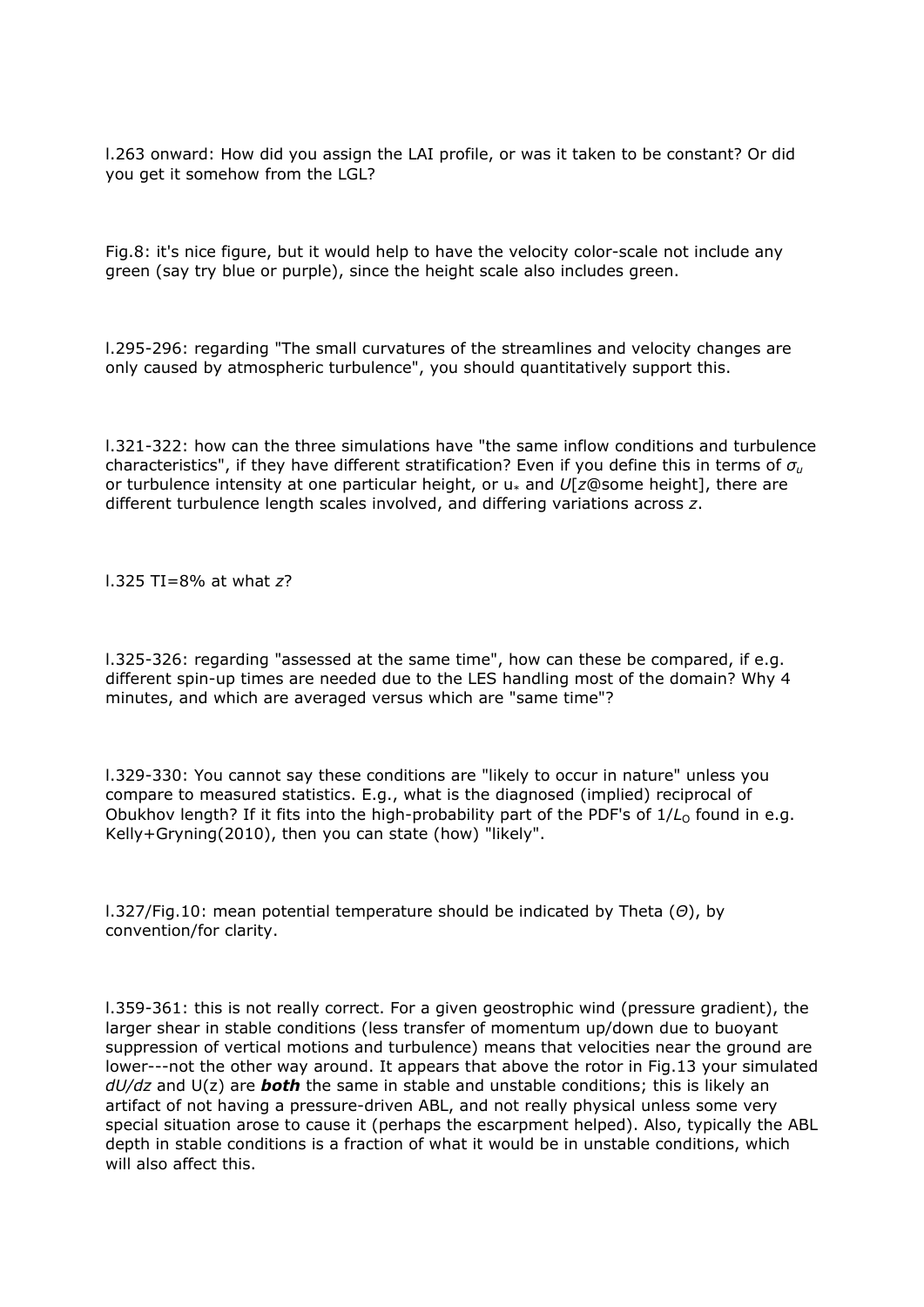l.366/Fig.13: this is without the turbine present; please label as such.

l.374: mean flow field? Or temporal standard deviation of just the horizontal velocity component, taken over some time? What is the averaging time, is it e.g. 4min?

l.378: the buoyancy force alone does not "determine the mean flow field", though it can significantly affect the mean velocity profile.

l.426/Fig.17: to simply add the standard deviations is not correct; the vectorial nature gives magnitude equal to sqrt{sigma\_u^2+sigma\_v^2+sigma\_w^2}.

l.445-446: What is meant by "adjusted"? How was this done?

l.448-450: Why was Gamma set to 3.9? See e.g. Kelly(2018) and also Chougule et al.'s articles for comparison. Also from Kelly(2018), note that  $a\epsilon^{2/3}$  can be set by knowing L and sigma\_u; this way one does not arbitrarily set  $a\epsilon^{2/3}$ .

l.451: what was the measured veer? What is considered "insignificant"?

technical corrections

Numerous English language/usage elements come up, many of which are further/only noted/corrected in the attached annotated PDF of the draft.

l.54: URANS has not been defined

l.60: what is meant by "The fully meshed wind turbine has been integrated in its designated position"? Please be clearer, to help the readers.

l.64-66: this is a bit confusing; re-word, see annotated PDF.

l.76: "account for" should be "avoid"